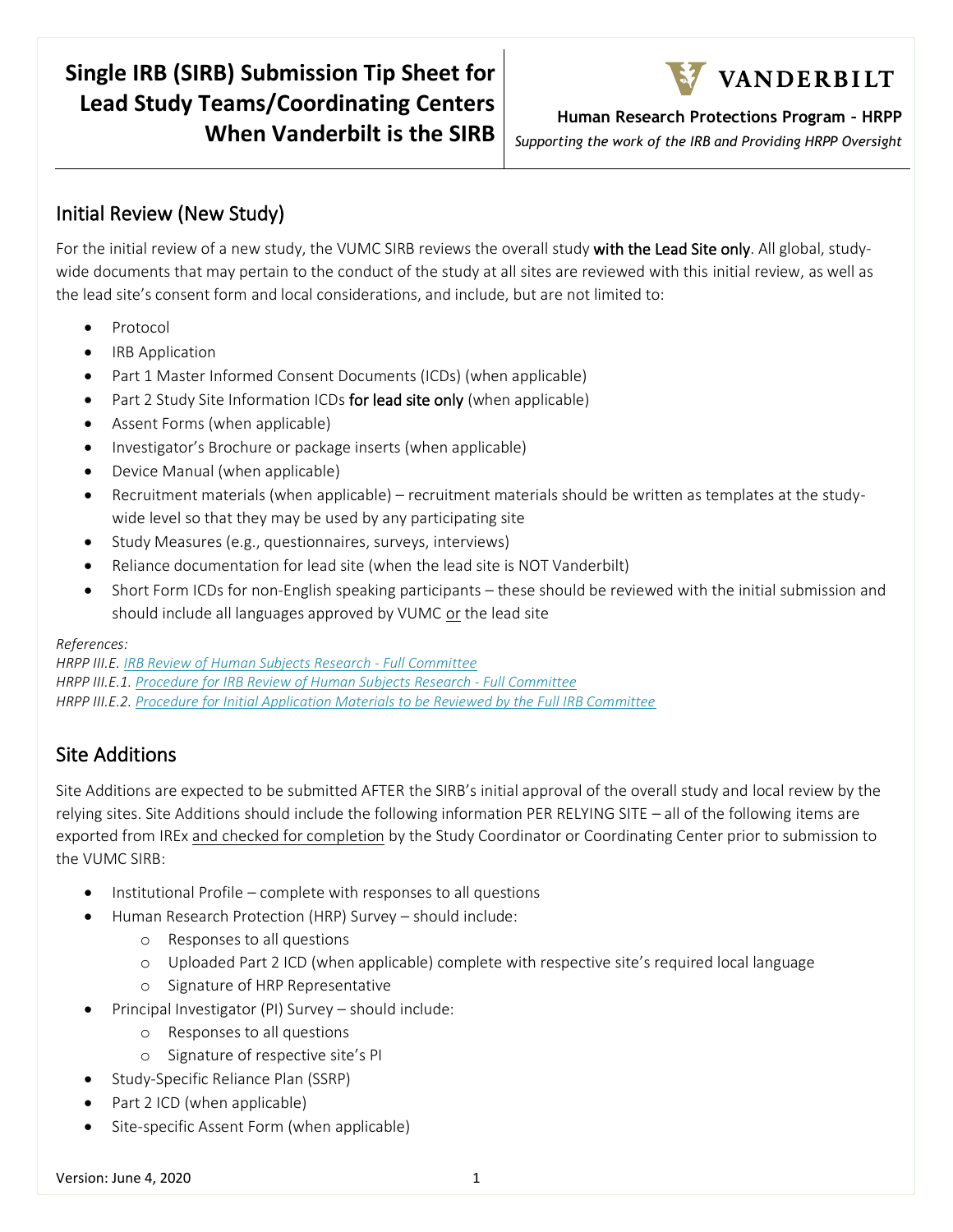• Stand-alone HIPAA forms: these are accepted with the site's information, but are not approved/stamped by the VUMC SIRB

*Note: incomplete surveys will not be accepted. Sites with incomplete surveys will be considered 'not ready' for review and removed from the submission to facilitate review of the sites that are ready. Site Additions are limited to 5 'ready' sites per submission to accommodate the SIRB Reviewers. Upon fulfillment of all of the above requirements, a VUMC IRB analyst must mark the site as "Ready" in DISCOVR-e before it can be added as a Site Addition. For remaining questions about the Site Addition process, contact the Single IRB Operations Manager, Jenni Beadles at [jenni.beadles@vumc.org.](mailto:jenni.beadles@vumc.org)* 

*References:*

*HRPP I.D. [Knowledge of Local Research Context](https://vanderbilt.policytech.com/docview/?docid=8843&public=true) HRPP I.D.1. [Procedure for Knowledge of Local Research Context](https://vanderbilt.policytech.com/docview/?docid=8844&public=true) HRPP I.G. [Use of Single IRB Models to Facilitate Review Time and Effort](https://vanderbilt.policytech.com/docview/?docid=14056&public=true) HRPP I.G.1. [Procedure for Use of Single IRB Models to Facilitate Review Time and Effort](https://vanderbilt.policytech.com/docview/?docid=14295&public=true)*

### Amendments

Study-wide Amendments: amendments to documents that may pertain to the conduct of the study at all sites. Changes to any of the following documents constitute a study-wide amendment:

- Protocol
- Part 1 Master ICD
- Recruitment Materials

Site-Specific Amendments: amendments to documents that pertain to specific sites and not the overall study.

- Examples of site-specific amendments that require SIRB review and will be accepted by the VUMC SIRB:
	- o Site PI or Study Coordinator Changes
	- o Rare changes to the Part 2 consents (e.g., compensation, subject injury, HIPAA language that is incorporated into the Part 2)
	- o Short forms in languages that ARE NOT available at the lead site (Note: when processing a new SIRB study, the team may opt to use VUMC's short forms OR the lead site's short forms. All available languages should be reviewed/approved as global documents for all sites to use – see Initial Review (New Study) section above)
- Examples of site-specific amendments that do not require SIRB review and will not be accepted by the VUMC SIRB (these may still require local review at the respective site):
	- o Adding barcode and/or logo to master ICD
	- o Adding barcode and/or logo to part 2 after site add has been approved
	- o Site-specific ads/recruitment materials to add local contact information (approval of ads should be at global level – see Initial Review (New Study) section above)
	- o Adding page numbers and consent labels in the footer per site request
	- o Stand-alone HIPAA forms these will not be 'approved'/stamped by the VUMC SIRB, as they are local documents
	- o Short forms in languages that are already approved globally

In accordance with the above guidance:

- Study-wide amendments are submitted as a single submission for all sites
- Site-specific amendments are submitted as single submissions for each site unless the change is exactly the same for all sites in which case, a single submission for multiple sites is preferred

Version: June 4, 2020 20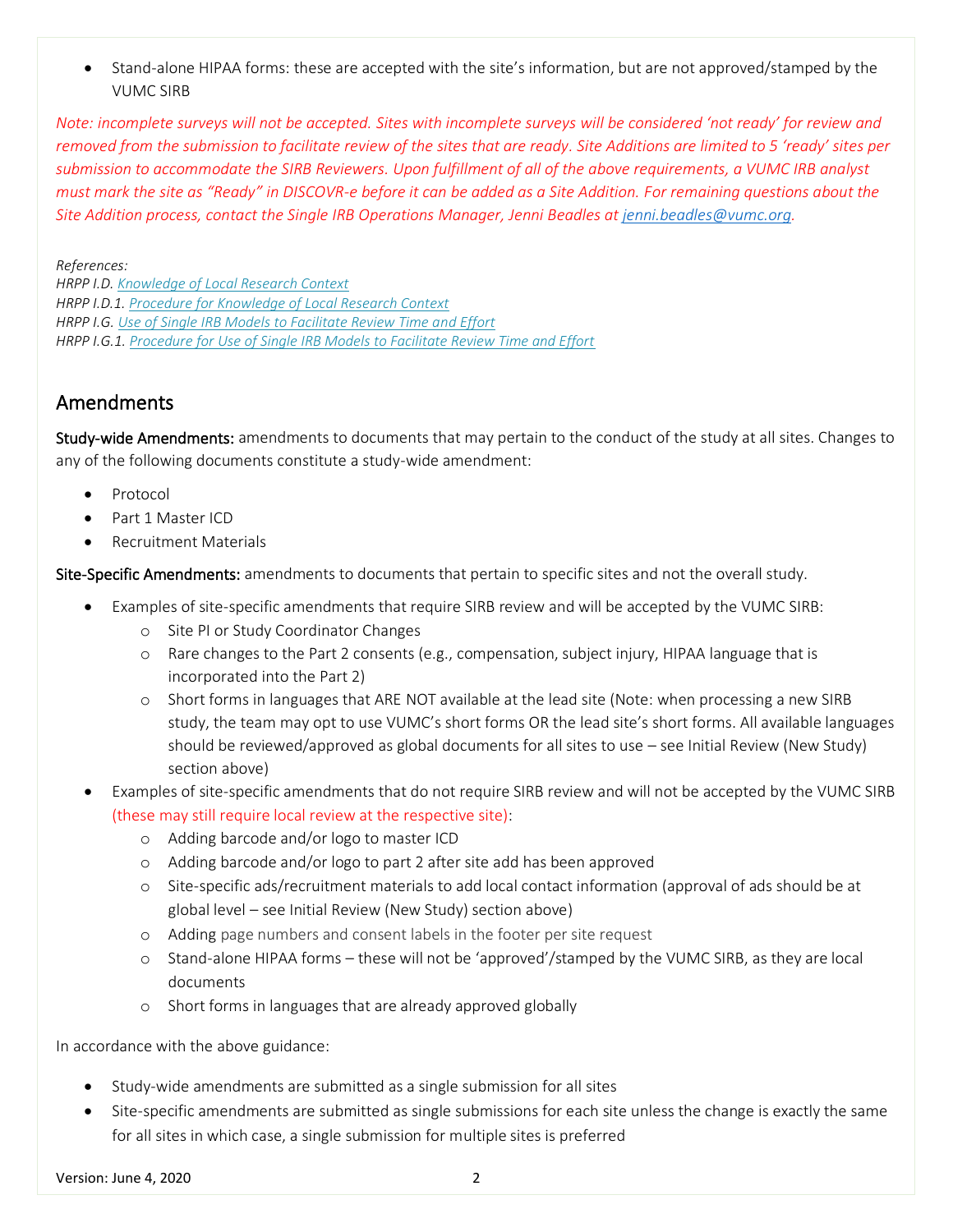*References:*

*HRPP III.J[. Amendments to Previously Approved Applications, Claims for Exemption, or Non-Human Subjects/Non-Research](https://vanderbilt.policytech.com/docview/?docid=14050&public=true)  [Determinations](https://vanderbilt.policytech.com/docview/?docid=14050&public=true)*

*HRPP III.J.1. [Procedure for Amendments to Previously Approved Applications, Claims for Exemption, or Non-Human Subjects/Non-](https://vanderbilt.policytech.com/docview/?docid=6470&public=true)[Research Determinations](https://vanderbilt.policytech.com/docview/?docid=6470&public=true)*

### Continuing Reviews

The annual review information for SIRB studies should be submitted to theVUMC SIRB NO LATER than 8 weeks prior to the study's expiration date to allow time for review and dissemination of approval to all sites (this is 4 weeks sooner than noted in the policy to accommodate study teams' need to disseminate approval to multiple sites). The Continuing Review (CR) documentation should include, but is not limited to, the following information as applicable:

- Continuing Review or Study Closure Application completed in DISCOVR-e
- Currently approved IRB Application
- Currently approved Part 1 ICD in Word format clean for date stamping (when applicable)
- Currently approved Part 2 ICDs in Word format clean for date stamping (when applicable)
- Currently approved Assent Forms in Word format clean for date stamping (when applicable)
- Progress Report of the research that includes:
	- o Any adverse events and a profile of what differed from initially expected including causality;
	- o Any Data and Safety Monitoring reports;
	- o Any events requiring reporting to the IRB (e.g., serious adverse events);
	- o Any unanticipated problems involving risks to participants or others and reports of non-compliance, even at sites in which the Investigator is not responsible for the conduct of the research;
	- o Any participant withdrawals;
	- o Any participant complaints;
	- o Any recent relevant literature;
	- o Any interim findings;
	- o Any progress reports;
	- o Any mulitcenter reports;
	- o Any other relevant information, especially that may impact the risk/benefit ratio;
	- o Any problems recruiting potential participants; and
	- o Any benefits from the research.
- Use this table as a resource for what information is needed per site, and what is needed in aggregate:

| Per site                                                                                 | In Aggregate                                                                                                    |
|------------------------------------------------------------------------------------------|-----------------------------------------------------------------------------------------------------------------|
| Max # of participants approved (if available)                                            | Adverse event report                                                                                            |
| # enrolled within the last SIRB approval period                                          | Protocol Deviation report                                                                                       |
| # enrolled since the beginning of the study (in Y1 this and the<br>one above will match) | Summary of DSMB reports<br>Is a DSM or DSMB assigned?<br>How often do they review?<br>Are any reports provided? |
| # withdrawals (including PI-initiated, dropped out, lost to f/u)                         | Summary of interim findings                                                                                     |
|                                                                                          | Progress reports that cover the previous approval period                                                        |
|                                                                                          | Any participant complaints (optional)                                                                           |